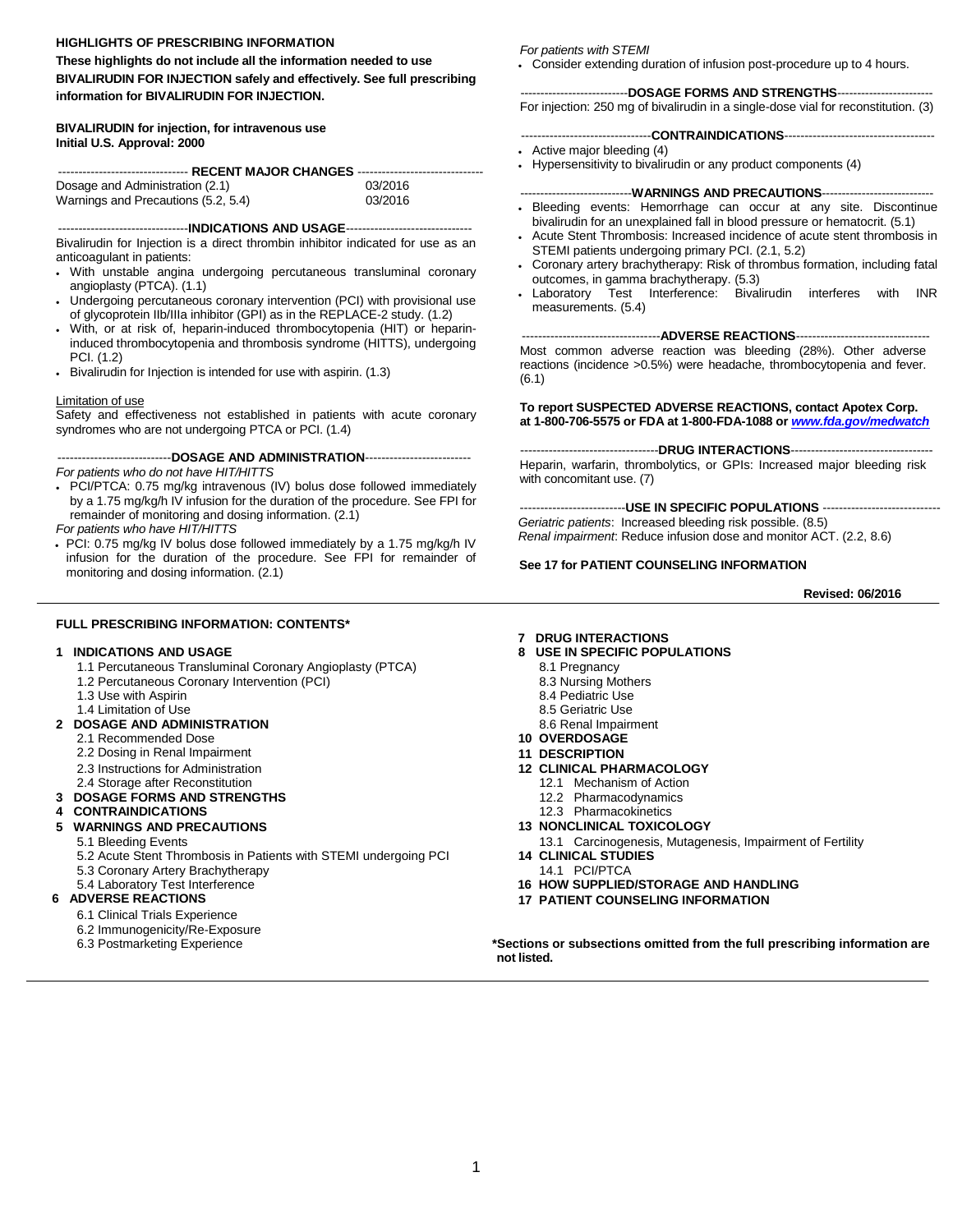#### <span id="page-1-0"></span>**FULL PRESCRIBING INFORMATION**

#### **1 INDICATIONS AND USAGE**

#### **1.1 Percutaneous Transluminal Coronary Angioplasty (PTCA)**

Bivalirudin for Injection is indicated for use as an anticoagulant in patients with unstable angina undergoing percutaneous transluminal coronary angioplasty (PTCA).

#### **1.2 Percutaneous Coronary Intervention (PCI)**

Bivalirudin for Injection with provisional use of glycoprotein IIb/IIIa inhibitor (GPI) as listed in the REPLACE-2 trial *[see Clinical Studies (14.1)]* is indicated for use as an anticoagulant in patients undergoing percutaneous coronary intervention (PCI).

Bivalirudin for Injection is indicated for patients with, or at risk of, heparin induced thrombocytopenia (HIT) or heparin induced thrombocytopenia and thrombosis syndrome (HITTS) undergoing PCI.

# **1.3 Use with Aspirin**

Bivalirudin for Injection in these indications is intended for use with aspirin and has been studied only in patients receiving concomitant aspirin *[see Dosage and Administration (2.1) and Clinical Studies (14.1)]*.

#### **1.4 Limitation of Use**

The safety and effectiveness of bivalirudin for injection have not been established in patients with acute coronary syndromes who are not undergoing PTCA or PCI.

#### **2 DOSAGE AND ADMINISTRATION**

#### **2.1 Recommended Dose**

Bivalirudin for Injection is for intravenous administration only.

Bivalirudin for Injection is intended for use with aspirin (300 to 325 mg daily) and has been studied only in patients receiving concomitant aspirin.

# *For patients who do not have HIT/HITTS*

The recommended dose of bivalirudin for injection is an intravenous (IV) bolus dose of 0.75 mg/kg, followed immediately by an infusion of 1.75 mg/kg/h for the duration of the PCI/PTCA procedure. Five min after the bolus dose has been administered, an activated clotting time (ACT) should be performed and an additional bolus of 0.3 mg/kg should be given if needed.

GPI administration should be considered in the event that any of the conditions listed in the REPLACE-2 clinical trial description *[see Clinical Studies (14.1)]* is present.

#### *For patients who have HIT/HITTS*

The recommended dose of bivalirudin for injection in patients with HIT/HITTS undergoing PCI is an IV bolus of 0.75 mg/kg. This should be followed by a continuous infusion at a rate of 1.75 mg/kg/h for the duration of the procedure.

# *For ongoing treatment post procedure*

Bivalirudin for injection infusion may be continued following PCI/PTCA for up to 4 hours post-procedure at the discretion of the treating physician.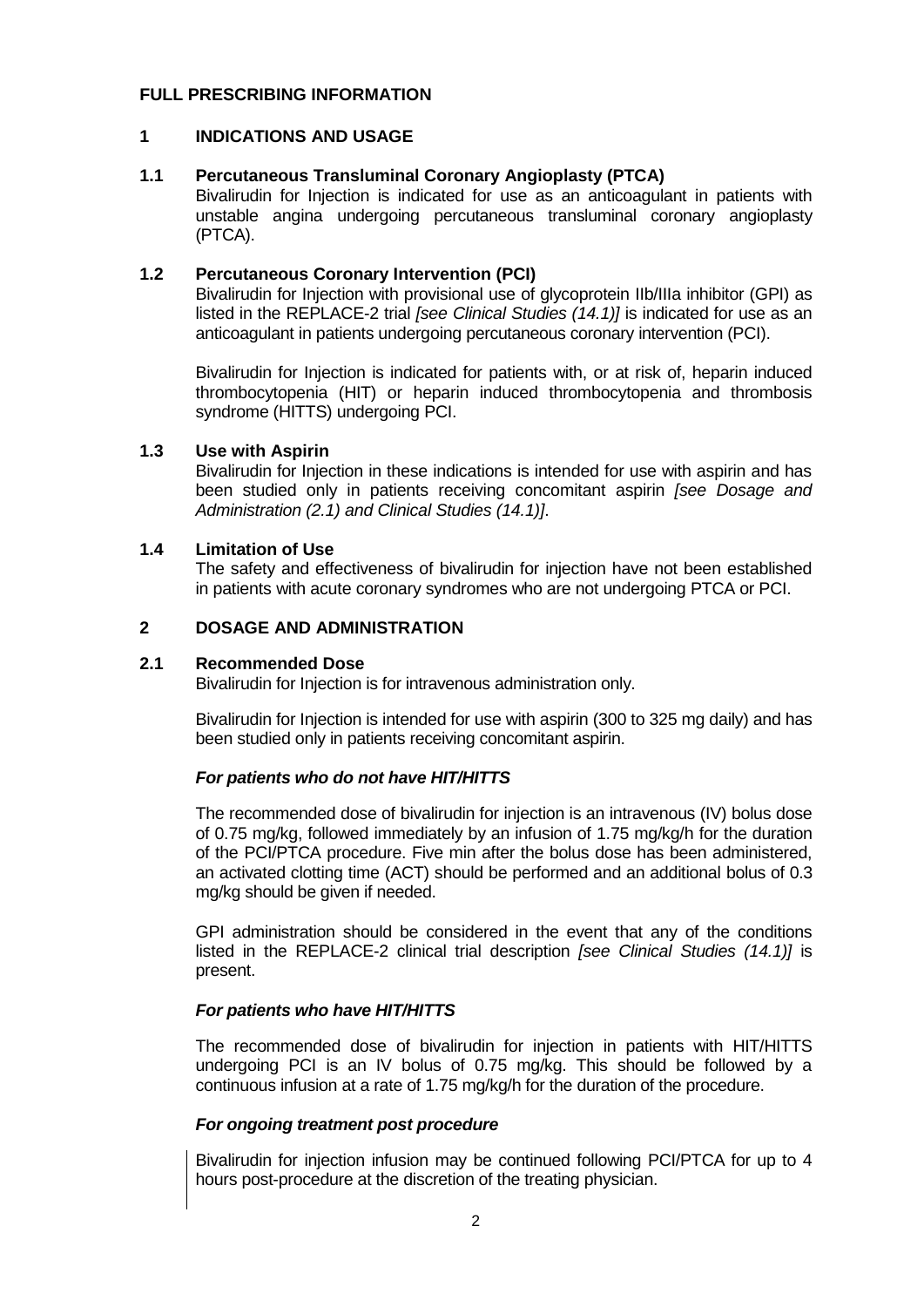<span id="page-2-0"></span>In patients with ST segment elevation myocardial infarction (STEMI) continuation of the bivalirudin for injection infusion at a rate of 1.75 mg/kg/h following PCI/PTCA for up to 4 hours post-procedure should be considered to mitigate risk of stent thrombosis. [*see Warnings and Precautions (5.2)*].

After four hours, an additional IV infusion of bivalirudin for injection may be initiated at a rate of 0.2 mg/kg/h (low-rate infusion), for up to 20 hours, if needed.

# **2.2 Dosing in Renal Impairment**

No reduction in the bolus dose is needed for any degree of renal impairment. The infusion dose of bivalirudin for injection may need to be reduced, and anticoagulant status monitored in patients with renal impairment. Patients with moderate renal impairment (30 to 59 mL/min) should receive an infusion of 1.75 mg/kg/h. If the creatinine clearance is less than 30 mL/min, reduction of the infusion rate to 1 mg/kg/h should be considered. If a patient is on hemodialysis, the infusion rate should be reduced to 0.25 mg/kg/h *[see Use in Specific Populations (8.6)].* 

#### **2.3 Instructions for Administration**

Bivalirudin for Injection is intended for intravenous bolus injection and continuous infusion after reconstitution and dilution. To each 250 mg vial, add 5 mL of Sterile Water for Injection, USP. Gently swirl until all material is dissolved. Next, withdraw and discard 5 mL from a 50 mL infusion bag containing 5% Dextrose in Water or 0.9% Sodium Chloride for Injection. Then add the contents of the reconstituted vial to the infusion bag containing 5% Dextrose in Water or 0.9% Sodium Chloride for Injection to yield a final concentration of 5 mg/mL (e.g., 1 vial in 50 mL; 2 vials in 100 mL; 5 vials in 250 mL). The dose to be administered is adjusted according to the patient's weight (see Table 1).

If the low-rate infusion is used after the initial infusion, a lower concentration bag should be prepared. In order to prepare this lower concentration, reconstitute the 250 mg vial with 5 mL of Sterile Water for Injection, USP. Gently swirl until all material is dissolved. Next, withdraw and discard 5 mL from a 500 mL infusion bag containing 5% Dextrose in Water or 0.9% Sodium Chloride for Injection. Then add the contents of the reconstituted vial to the infusion bag containing 5% Dextrose in Water or 0.9% Sodium Chloride for Injection to yield a final concentration of 0.5 mg/mL. The infusion rate to be administered should be selected from the right-hand column in Table 1.

| Table 1: Dosing Table |                                       |                                           |                                                                     |  |
|-----------------------|---------------------------------------|-------------------------------------------|---------------------------------------------------------------------|--|
|                       | Using 5 mg/mL<br><b>Concentration</b> |                                           | Using 0.5 mg/mL<br><b>Concentration</b>                             |  |
| Weight<br>(kg)        | <b>Bolus</b><br>$0.75$ mg/kg<br>(mL)  | <b>Infusion</b><br>1.75 mg/kg/h<br>(mL/h) | <b>Subsequent</b><br><b>Low-rate Infusion</b><br>0.2 mg/kg/h (mL/h) |  |
| 43-47                 |                                       | 16                                        | 18                                                                  |  |
| 48-52                 | 7.5                                   | 17.5                                      | 20                                                                  |  |
| 53-57                 | 8                                     | 19                                        | 22                                                                  |  |
| 58-62                 | 9                                     | 21                                        | 24                                                                  |  |
| 63-67                 | 10                                    | 23                                        | 26                                                                  |  |
| 68-72                 | 10.5                                  | 24.5                                      | 28                                                                  |  |
| 73-77                 | 11                                    | 26                                        | 30                                                                  |  |
| 78-82                 | 12                                    | 28                                        | 32                                                                  |  |
| 83-87                 | 13                                    | 30                                        | 34                                                                  |  |
| 88-92                 | 13.5                                  | 31.5                                      | 36                                                                  |  |
| 93-97                 | 14                                    | 33                                        | 38                                                                  |  |

|  | <b>Table 1: Dosing Table</b> |  |
|--|------------------------------|--|
|  |                              |  |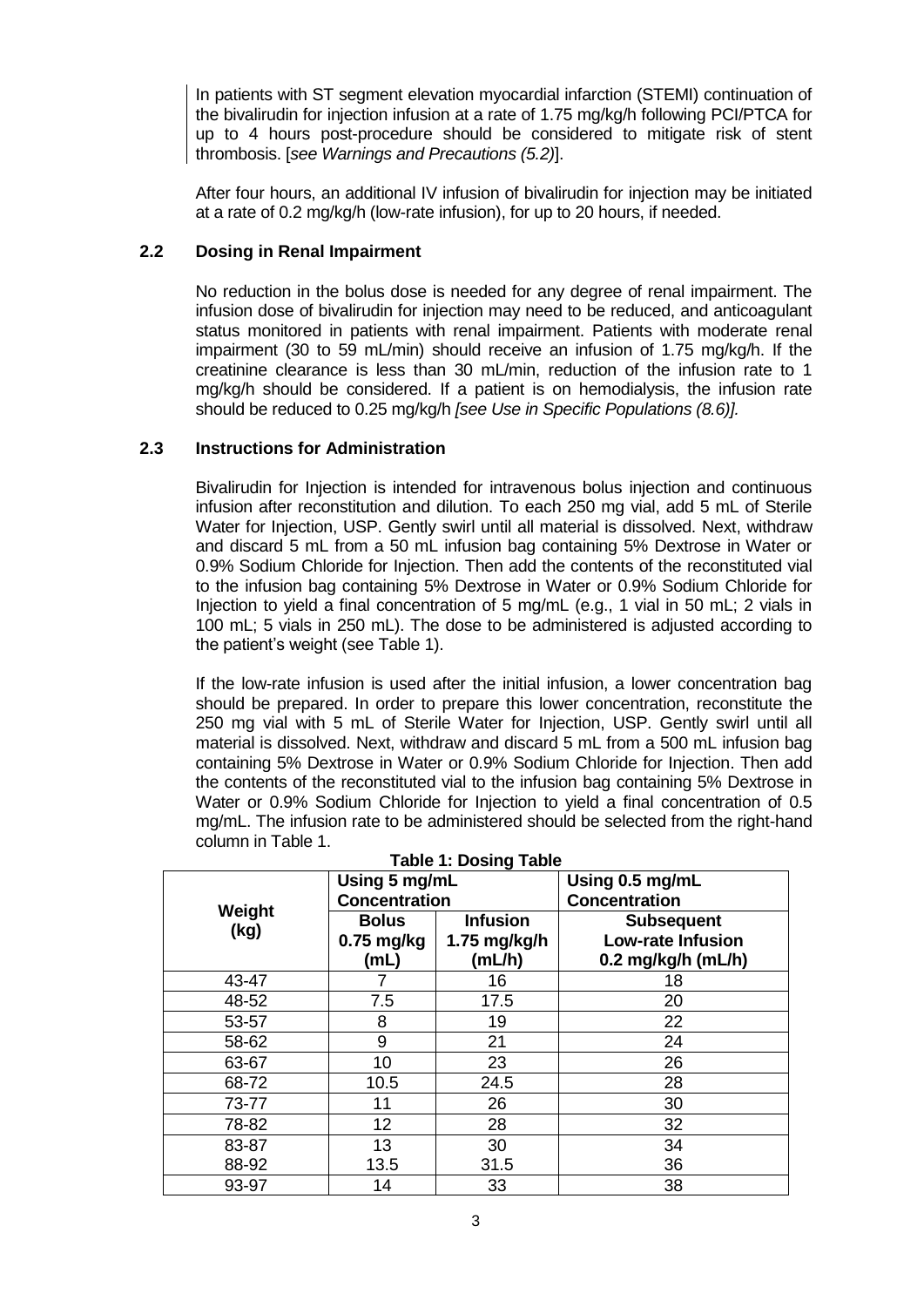<span id="page-3-0"></span>

|                | Using 5 mg/mL<br><b>Concentration</b> |                                             | Using 0.5 mg/mL<br><b>Concentration</b>                               |
|----------------|---------------------------------------|---------------------------------------------|-----------------------------------------------------------------------|
| Weight<br>(kg) | <b>Bolus</b><br>$0.75$ mg/kg<br>(mL)  | <b>Infusion</b><br>$1.75$ mg/kg/h<br>(mL/h) | <b>Subsequent</b><br><b>Low-rate Infusion</b><br>$0.2$ mg/kg/h (mL/h) |
| 98-102         | 15                                    | 35                                          | 40                                                                    |
| 103-107        | 16                                    | 37                                          | 42                                                                    |
| 108-112        | 16.5                                  | 38.5                                        | 44                                                                    |
| 113-117        | 17                                    | 40                                          | 46                                                                    |
| 118-122        | 18                                    | 42                                          | 48                                                                    |
| 123-127        | 19                                    | 44                                          | 50                                                                    |
| 128-132        | 19.5                                  | 45.5                                        | 52                                                                    |
| 133-137        | 20                                    | 47                                          | 54                                                                    |
| 138-142        | 21                                    | 49                                          | 56                                                                    |
| 143-147        | 22                                    | 51                                          | 58                                                                    |
| 148-152        | 22.5                                  | 52.5                                        | 60                                                                    |

Bivalirudin for Injection should be administered via an intravenous line. No incompatibilities have been observed with glass bottles or polyvinyl chloride bags and administration sets. The following drugs should not be administered in the same intravenous line with bivalirudin for injection, since they resulted in haze formation, microparticulate formation, or gross precipitation when mixed with bivalirudin for injection: alteplase, amiodarone HCl, amphotericin B, chlorpromazine HCl, diazepam, prochlorperazine edisylate, reteplase, streptokinase, and vancomycin HCl. Dobutamine was compatible at concentrations up to 4 mg/mL but incompatible at a concentration of 12.5 mg/mL.

Parenteral drug products should be inspected visually for particulate matter and discoloration prior to administration. Preparations of bivalirudin for injection containing particulate matter should not be used. Reconstituted material will be a clear to slightly opalescent, colorless to slightly yellow solution.

# **2.4 Storage after Reconstitution**

Do not freeze reconstituted or diluted bivalirudin for Injection. Reconstituted material may be stored at 2 to 8°C for up to 24 hours. Diluted bivalirudin for injection with a concentration of between 0.5 mg/mL and 5 mg/mL is stable at room temperature for up to 24 hours. Discard any unused portion of reconstituted solution remaining in the vial.

# **3 DOSAGE FORMS AND STRENGTHS**

For injection: 250 mg of bivalirudin in a single-dose vial for reconstitution. Each vial contains 250 mg of bivalirudin equivalent to an average of 275 mg bivalirudin trifluoroacetate\*. Following reconstitution with Sterile Water for Injection, the product is a clear to opalescent, colorless to slightly yellow solution, pH 5 to 6.

\**The range of bivalirudin trifluoroacetate is 270 to 280 mg based on a range of trifluoroacetic acid composition of 1.7 to 2.6 equivalents.* 

# **4 CONTRAINDICATIONS**

Bivalirudin for Injection is contraindicated in patients with:

- Active major bleeding;
- Hypersensitivity (e.g., anaphylaxis) to bivalirudin for injection or its components *[see Adverse Reactions (6.3)].*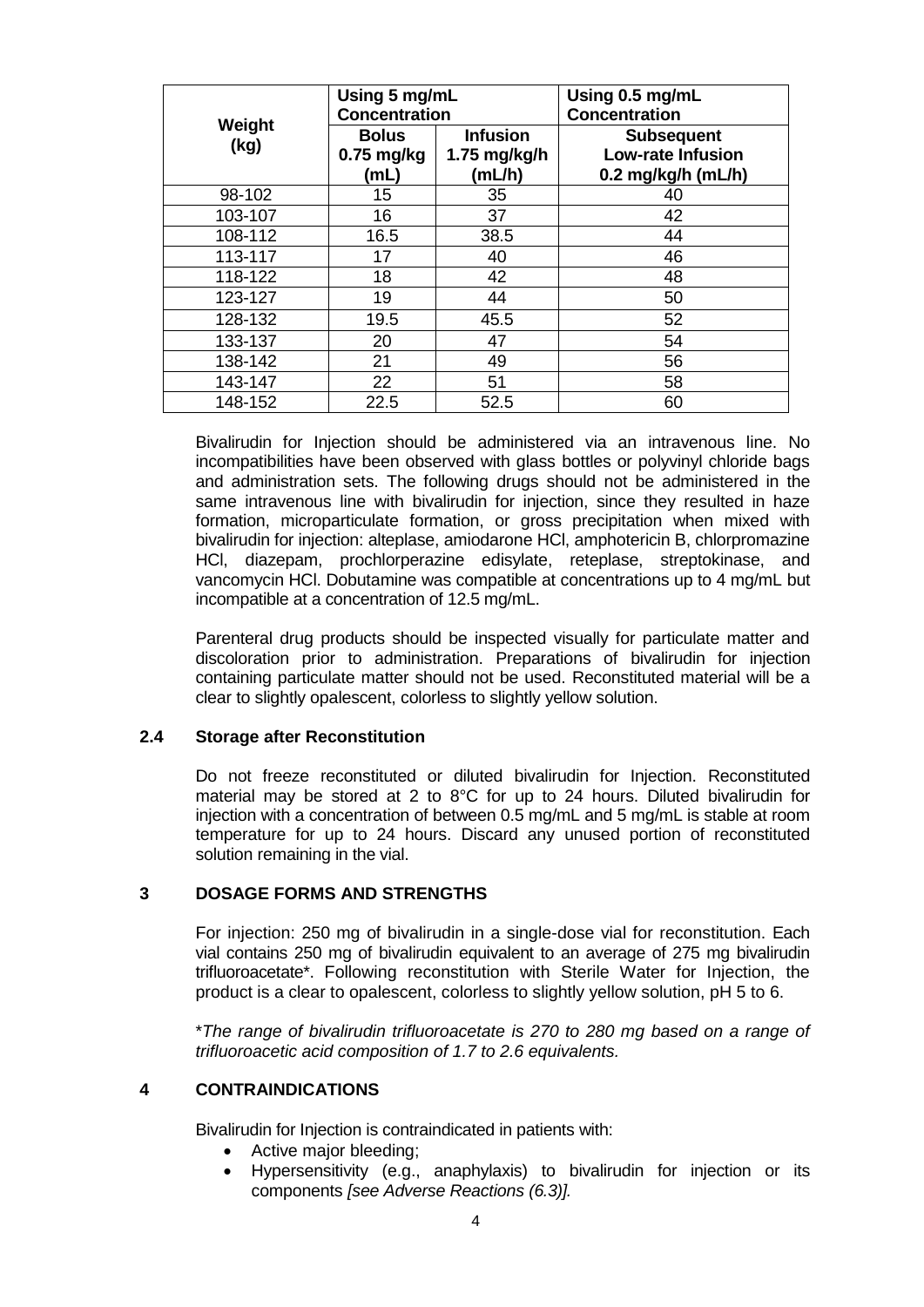# <span id="page-4-0"></span>**5 WARNINGS AND PRECAUTIONS**

# **5.1 Bleeding Events**

Although most bleeding associated with the use of bivalirudin in PCI/PTCA occurs at the site of arterial puncture, hemorrhage can occur at any site. An unexplained fall in blood pressure or hematocrit should lead to serious consideration of a hemorrhagic event and cessation of bivalirudin administration *[see Adverse Reactions (6.1)].* Bivalirudin should be used with caution in patients with disease states associated with an increased risk of bleeding.

# 5.2 **Acute Stent Thrombosis in Patients with STEMI undergoing PCI**

Acute stent thrombosis (AST) (<4 hours) has been observed at a greater frequency in bivalirudin treated patients (1.2%, 36/2889) compared to heparin treated patients (0.2%, 6/2911) with STEMI undergoing primary PCI. Among patients who experienced an AST, one fatality (0.03%) occurred in an bivalirudin treated patient and one fatality (0.03%) in a heparin treated patient. These patients have been managed by Target Vessel Revascularization (TVR). Patients should remain for at least 24 hours in a facility capable of managing ischemic complications and should be carefully monitored following primary PCI for signs and symptoms consistent with myocardial ischemia.

# **5.3 Coronary Artery Brachytherapy**

An increased risk of thrombus formation, including fatal outcomes, has been associated with the use of bivalirudin in gamma brachytherapy.

If a decision is made to use bivalirudin during brachytherapy procedures, maintain meticulous catheter technique, with frequent aspiration and flushing, paying special attention to minimizing conditions of stasis within the catheter or vessels *[see Adverse Reactions (6.3)].* 

# **5.4 Laboratory Test Interference**

Bivalirudin affects International Normalized Ratio (INR), therefore INR measurements made in patients who have been treated with bivalirudin may not be useful for determining the appropriate dose of warfarin.

# **6 ADVERSE REACTIONS**

# **6.1 Clinical Trials Experience**

Because clinical trials are conducted under widely varying conditions, adverse reaction rates observed in the clinical trials of a drug cannot be directly compared to rates in the clinical trials of another drug and may not reflect the rates observed in practice.

# *Bleeding*

In 6010 patients undergoing PCI treated in the REPLACE-2 trial, bivalirudin patients exhibited statistically significantly lower rates of bleeding, transfusions, and thrombocytopenia as noted in Table 2.

# **Table 2: Major Hematologic Outcomes REPLACE-2 (Safety Population)**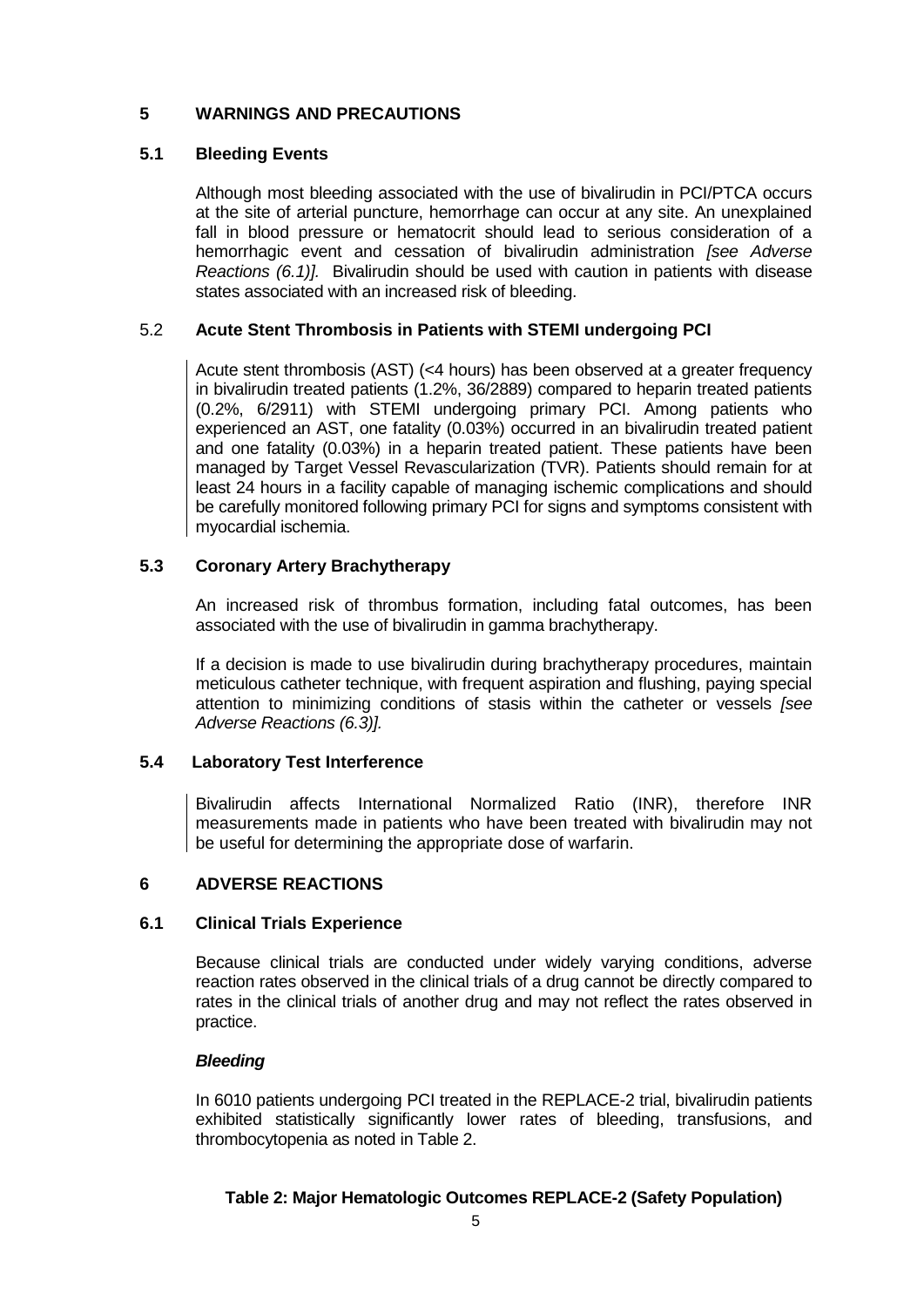|                                                              | <b>Bivalirudin with</b><br>"provisional" GPI <sup>1</sup><br>$(n=2914)$ | <b>HEPARIN+</b><br><b>GPI</b><br>(n=2987) |
|--------------------------------------------------------------|-------------------------------------------------------------------------|-------------------------------------------|
| <b>Protocol defined major</b><br>hemorrhage <sup>2</sup> (%) | 2.3%                                                                    | 4.0%                                      |
| Protocol defined minor<br>hemorrhage <sup>3</sup> (%)        | 13.6%                                                                   | 25.8%                                     |
| TIMI defined bleeding <sup>4</sup>                           |                                                                         |                                           |
| - Major                                                      | 0.6%                                                                    | 0.9%                                      |
| - Minor                                                      | 1.3%                                                                    | 2.9%                                      |
| Non-access site bleeding                                     |                                                                         |                                           |
| - Retroperitoneal bleeding                                   | 0.2%                                                                    | 0.5%                                      |
| - Intracranial bleeding                                      | $< 0.1\%$                                                               | 0.1%                                      |
| Access site bleeding                                         |                                                                         |                                           |
| -Sheath site bleeding                                        | 0.9%                                                                    | 2.4%                                      |
| Thrombocytopenia <sup>5</sup>                                |                                                                         |                                           |
| $<$ 100,000                                                  | 0.7%                                                                    | 1.7%                                      |
| $<$ 50,000                                                   | 0.3%                                                                    | 0.6%                                      |
| <b>Transfusions</b>                                          |                                                                         |                                           |
| - RBC                                                        | 1.3%                                                                    | 1.9%                                      |
| - Platelets                                                  | 0.3%                                                                    | 0.6%                                      |

 $1$  GPIs were administered to 7.2% of patients in the bivalirudin with provisional GPI group

2 Defined as the occurrence of any of the following: intracranial bleeding, retroperitoneal bleeding, a transfusion of >2 units of blood/blood products, a fall in hemoglobin > 4 g/dL, whether or not bleeding site is identified, spontaneous or non-spontaneous blood loss with a decrease in hemoglobin >3 g/dL

<sup>3</sup> Defined as observed bleeding that does not meet the criteria for major hemorrhage

 $4$  TIMI major bleeding is defined as intracranial, or a fall in adjusted Hgb >5 g/dL or Hct of >15%: TIMI minor bleeding is defined as a fall in adjusted Hgb of 3 to <5 g/dL or a fall in adjusted Hct of 9 to <15%, with a bleeding site such as hematuria, hematemesis, hematomas, retroperitoneal bleeding or a decrease in Hgb of  $>4$ g/dL with no bleeding site<br><sup>5</sup> If <100,000 and >25% re

If  $<$ 100,000 and  $>$ 25% reduction from baseline, or  $<$ 50,000

In 4312 patients undergoing PTCA for treatment of unstable angina in 2 randomized, double-blind studies comparing bivalirudin to heparin, bivalirudin patients exhibited lower rates of major bleeding and lower requirements for blood transfusions. The incidence of major bleeding is presented in Table 3. The incidence of major bleeding was lower in the bivalirudin group than in the heparin group.

|                                                                        | <b>Bivalirudin</b><br>$(n=2161)$ | <b>Heparin</b><br>$(n=2151)$ |  |
|------------------------------------------------------------------------|----------------------------------|------------------------------|--|
| No. (%) Patients with Major hemorrhage                                 | 79 (3.7)                         | 199 (9.3)                    |  |
| - with $>3$ g/dL fall in Hgb                                           | 41(1.9)                          | 124(5.8)                     |  |
| - with $\geq$ 5 g/dL fall in Hgb                                       | 14(0.6)                          | 47(2.2)                      |  |
| - retroperitoneal bleeding                                             | 5(0.2)                           | 15(0.7)                      |  |
| - intracranial bleeding                                                | $1$ (<0.1)                       | 2(0.1)                       |  |
| - Required transfusions                                                | 43(2.0)                          | 123(5.7)                     |  |
| No monitoring of ACT (or DTT) was done ofter a terget ACT was ashiound |                                  |                              |  |

**Table 3: Major Bleeding and Transfusions in BAT Trial (all patients)\*** 

No monitoring of ACT (or PTT) was done after a target ACT was achieved.

<sup>1</sup> Major hemorrhage was defined as the occurrence of any of the following,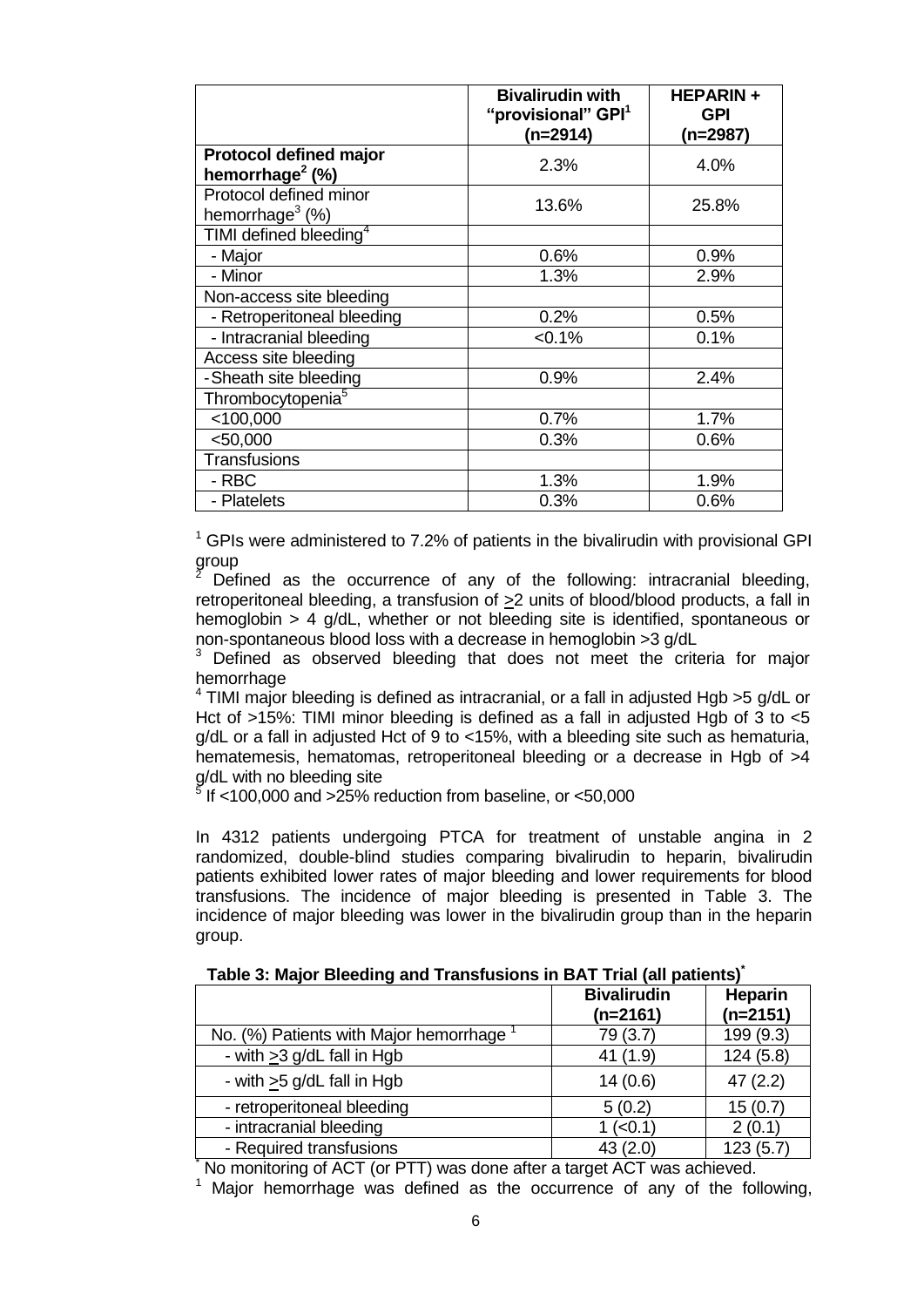intracranial bleeding, retroperitoneal bleeding, clinically overt bleeding with a decrease in hemoglobin >3 g/dL or leading to a transfusion of >2 units of blood. This table includes data from the entire hospitalization period.

In the AT-BAT study, of the 51 patients with HIT/HITTS, 1 patient who did not undergo PCI had major bleeding during CABG on the day following angiography. Nine patients had minor bleeding (mostly due to access site bleeding), and 2 patients developed thrombocytopenia.

#### *Other Adverse Reactions*

Adverse reactions, other than bleeding, observed in clinical trials were similar between the bivalirudin treated patients and the control groups.

Adverse reactions (related adverse events) seen in clinical studies in patients undergoing PCI and PTCA are shown in Tables 4 and 5.

#### **Table 4: Most Frequent (>0.2%) Treatment-related Adverse Events (reactions) (through 30 days) in the REPLACE-2 Safety Population**

|                                                 | <b>Bivalirudin with</b><br>"provisional"<br>$GPI^1$<br>(n = 2914) |       | Heparin + GPI<br>$(n = 2987)$ |         |
|-------------------------------------------------|-------------------------------------------------------------------|-------|-------------------------------|---------|
|                                                 | n                                                                 | '%)   | n                             | $(\% )$ |
| Patients with at least one treatment-related AE | 78                                                                | (2.7) | 115                           | (3.9)   |
|                                                 |                                                                   |       |                               |         |
| Thrombocytopenia                                | 9                                                                 | (0.3) | 30                            | (1.0)   |
| Nausea                                          | 15                                                                | (0.5) | 7                             | (0.2)   |
| Hypotension                                     |                                                                   | (0.2) | 11                            | (0.4)   |
| Angina pectoris                                 | 5                                                                 | (0.2) | 12                            | (0.4)   |
| Headache                                        | 6                                                                 | (0.2) | 5                             | (0.2)   |
| Injection site pain                             | 3                                                                 | (0.1) | 8                             | (0.3)   |
| Nausea and vomiting                             | $\overline{2}$                                                    | (0.1) | 6                             | (0.2)   |
| Vomiting                                        | 3                                                                 | (0.1  | 5                             | (0.2)   |

<sup>1</sup>Note: A patient could have been more than one event in any category. Abbreviation: AE = Adverse Event

|                                            | Table 5: Adverse Reactions Other Than Bleeding Occurring In $\geq$ 5% of Patients in |  |  |
|--------------------------------------------|--------------------------------------------------------------------------------------|--|--|
| <b>Either Treatment Group in BAT Trial</b> |                                                                                      |  |  |
|                                            |                                                                                      |  |  |

| <b>Event</b>            | <b>Treatment Groups</b> |                               |  |
|-------------------------|-------------------------|-------------------------------|--|
|                         | <b>BIVALIRUDIN</b>      | <b>HEPARIN</b>                |  |
|                         | (n=2161)                | (n=2151)                      |  |
|                         |                         | <b>Number of Patients (%)</b> |  |
| Cardiovascular          |                         |                               |  |
| Hypotension             | 262 (12)                | 371 (17)                      |  |
| Hypertension            | 135(6)                  | 115(5)                        |  |
| Bradycardia             | 118(5)                  | 164(8)                        |  |
| <b>Gastrointestinal</b> |                         |                               |  |
| Nausea                  | 318 (15)                | 347<br>(16)                   |  |
| Vomiting                | 138(6)                  | 169(8)                        |  |
| Dyspepsia               | 100(5)                  | 111 (5)                       |  |
| Genitourinary           |                         |                               |  |
| Urinary retention       | 89(4)                   | 98(5)                         |  |
| <b>Miscellaneous</b>    |                         |                               |  |
| Back pain               | 916(42)                 | (44)<br>944                   |  |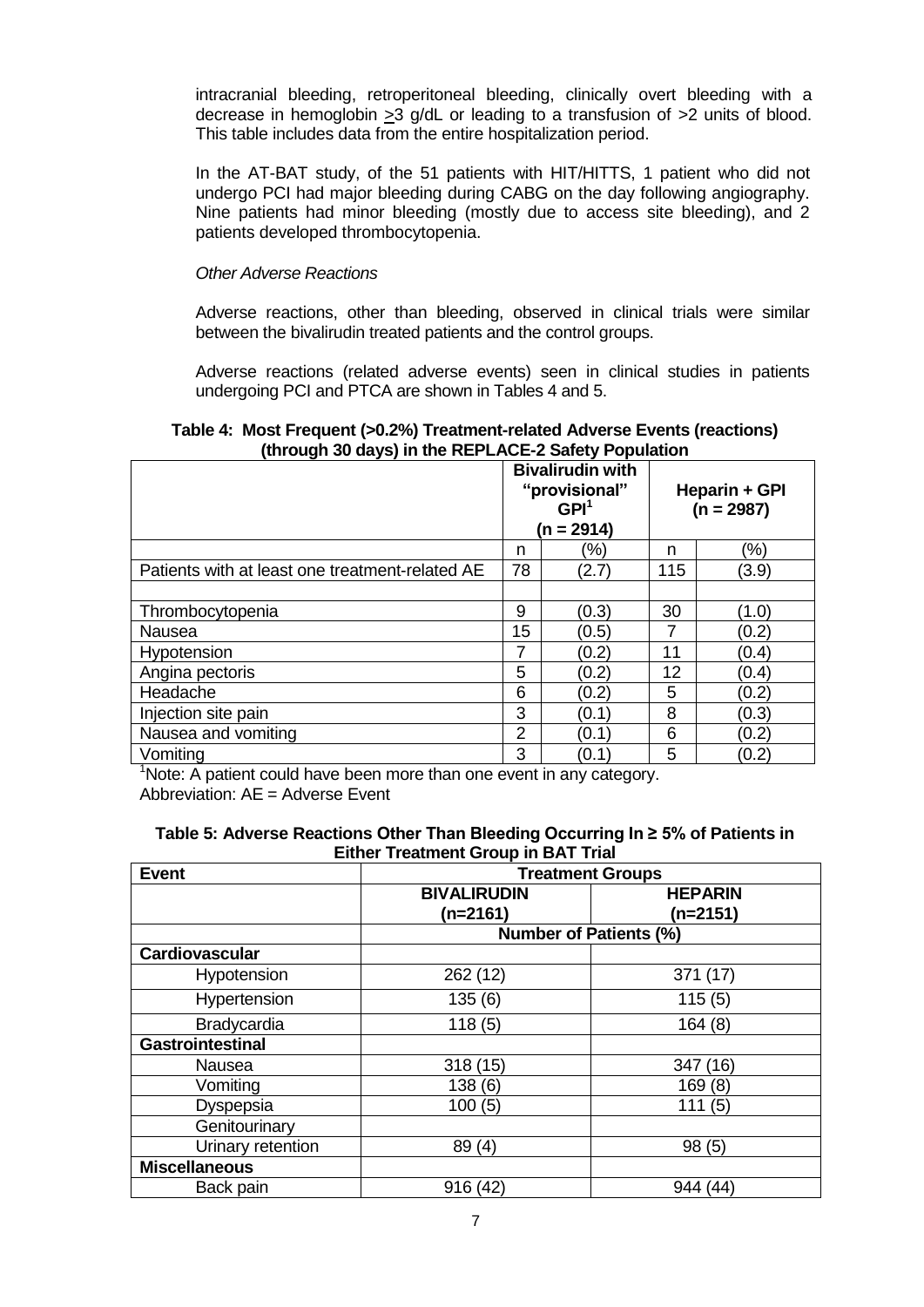<span id="page-7-0"></span>

| <b>Event</b>        | <b>Treatment Groups</b> |                               |  |
|---------------------|-------------------------|-------------------------------|--|
|                     | <b>BIVALIRUDIN</b>      | <b>HEPARIN</b>                |  |
|                     | $(n=2161)$              | (n=2151)                      |  |
|                     |                         | <b>Number of Patients (%)</b> |  |
| Pain                | 330 (15)                | 358 (17)                      |  |
| Headache            | 264 (12)                | 225(10)                       |  |
| Injection site pain | 174(8)                  | 274 (13)                      |  |
| Insomnia            | 142(7)                  | 139(6)                        |  |
| Pelvic pain         | 130(6)                  | 169(8)                        |  |
| Anxiety             | 127(6)                  | 140                           |  |
| Abdominal pain      | 103(5)                  | 104(5)                        |  |
| Fever               | 103(5)                  | 108(5)                        |  |
| <b>Nervousness</b>  | 102(5)                  | 87<br>(4                      |  |

Serious, non-bleeding adverse events were experienced in 2% of 2161 bivalirudintreated patients and 2% of 2151 heparin-treated patients. The following individual serious non-bleeding adverse events were rare (>0.1% to <1%) and similar in incidence between bivalirudin- and heparin-treated patients. These events are listed by body system: Body as a Whole: fever, infection, sepsis; Cardiovascular: hypotension, syncope, vascular anomaly, ventricular fibrillation; Nervous: cerebral ischemia, confusion, facial paralysis; Respiratory: lung edema; Urogenital: kidney failure, oliguria. In the BAT trial, there was no causality assessment for adverse events.

#### **6.2 Immunogenicity/Re-Exposure**

In *in vitro* studies, bivalirudin exhibited no platelet aggregation response against sera from patients with a history of HIT/HITTS.

Among 494 subjects who received bivalirudin in clinical trials and were tested for antibodies, 2 subjects had treatment-emergent positive bivalirudin antibody tests. Neither subject demonstrated clinical evidence of allergic or anaphylactic reactions and repeat testing was not performed. Nine additional patients who had initial positive tests were negative on repeat testing.

#### **6.3 Postmarketing Experience**

Because postmarketing adverse reactions are reported voluntarily from a population of uncertain size, it is not always possible to reliably estimate their frequency or establish a causal relationship to drug exposure.

The following adverse reactions have been identified during postapproval use of bivalirudin: fatal bleeding; hypersensitivity and allergic reactions including reports of anaphylaxis; lack of anticoagulant effect; thrombus formation during PCI with and without intracoronary brachytherapy, including reports of fatal outcomes; pulmonary hemorrhage; cardiac tamponade; and INR increased.

# **7 DRUG INTERACTIONS**

In clinical trials in patients undergoing PCI/PTCA, co-administration of bivalirudin with heparin, warfarin, thrombolytics, or GPIs was associated with increased risks of major bleeding events compared to patients not receiving these concomitant medications.

There is no experience with co-administration of bivalirudin and plasma expanders such as dextran.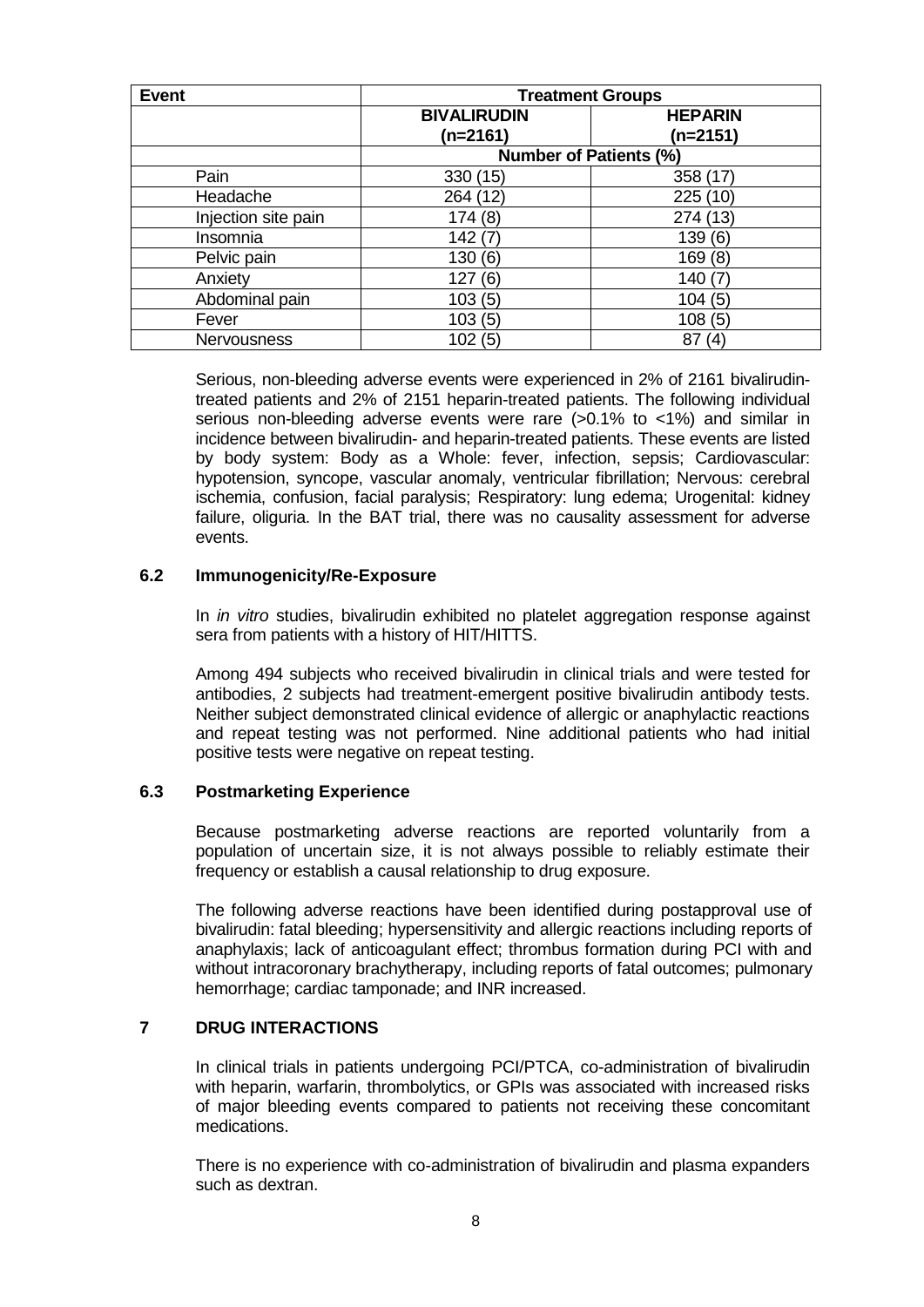# <span id="page-8-0"></span>**8 USE IN SPECIFIC POPULATIONS**

# **8.1 Pregnancy**

# *Pregnancy Category B*

Reproductive studies have been performed in rats at subcutaneous doses up to 150 mg/kg/day, (1.6 times the maximum recommended human dose based on body surface area) and rabbits at subcutaneous doses up to 150 mg/kg/day (3.2 times the maximum recommended human dose based on body surface area). These studies revealed no evidence of impaired fertility or harm to the fetus attributable to bivalirudin. There are, however, no adequate and well-controlled studies in pregnant women. Because animal reproduction studies are not always predictive of human response, this drug should be used during pregnancy only if clearly needed.

Bivalirudin is intended for use with aspirin [*see Indications and Usage (1.3)].*  Because of possible adverse effects on the neonate and the potential for increased maternal bleeding, particularly during the third trimester, bivalirudin and aspirin should be used together during pregnancy only if clearly needed.

# **8.3 Nursing Mothers**

It is not known whether bivalirudin is excreted in human milk. Because many drugs are excreted in human milk, caution should be exercised when bivalirudin is administered to a nursing woman.

#### **8.4 Pediatric Use**

The safety and effectiveness of bivalirudin in pediatric patients have not been established.

# **8.5 Geriatric Use**

In studies of patients undergoing PCI, 44% were ≥65 years of age and 12% of patients were ≥75 years old. Elderly patients experienced more bleeding events than younger patients. Patients treated with bivalirudin experienced fewer bleeding events in each age stratum, compared to heparin.

#### **8.6 Renal Impairment**

The disposition of bivalirudin was studied in PTCA patients with mild, moderate and severe renal impairment. The clearance of bivalirudin was reduced approximately 20% in patients with moderate and severe renal impairment and was reduced approximately 80% in dialysis-dependent patients *[see Clinical Pharmacology (12.3)].* The infusion dose of bivalirudin may need to be reduced, and anticoagulant status monitored in patients with renal impairment *[see Dosage and Administration (2.2)].*

# **10 OVERDOSAGE**

Cases of overdose of up to 10 times the recommended bolus or continuous infusion dose of bivalirudin have been reported in clinical trials and in postmarketing reports. A number of the reported overdoses were due to failure to adjust the infusion dose of bivalirudin in persons with renal dysfunction including persons on hemodialysis *[see Dosage and Administration (2.2)]*. Bleeding, as well as deaths due to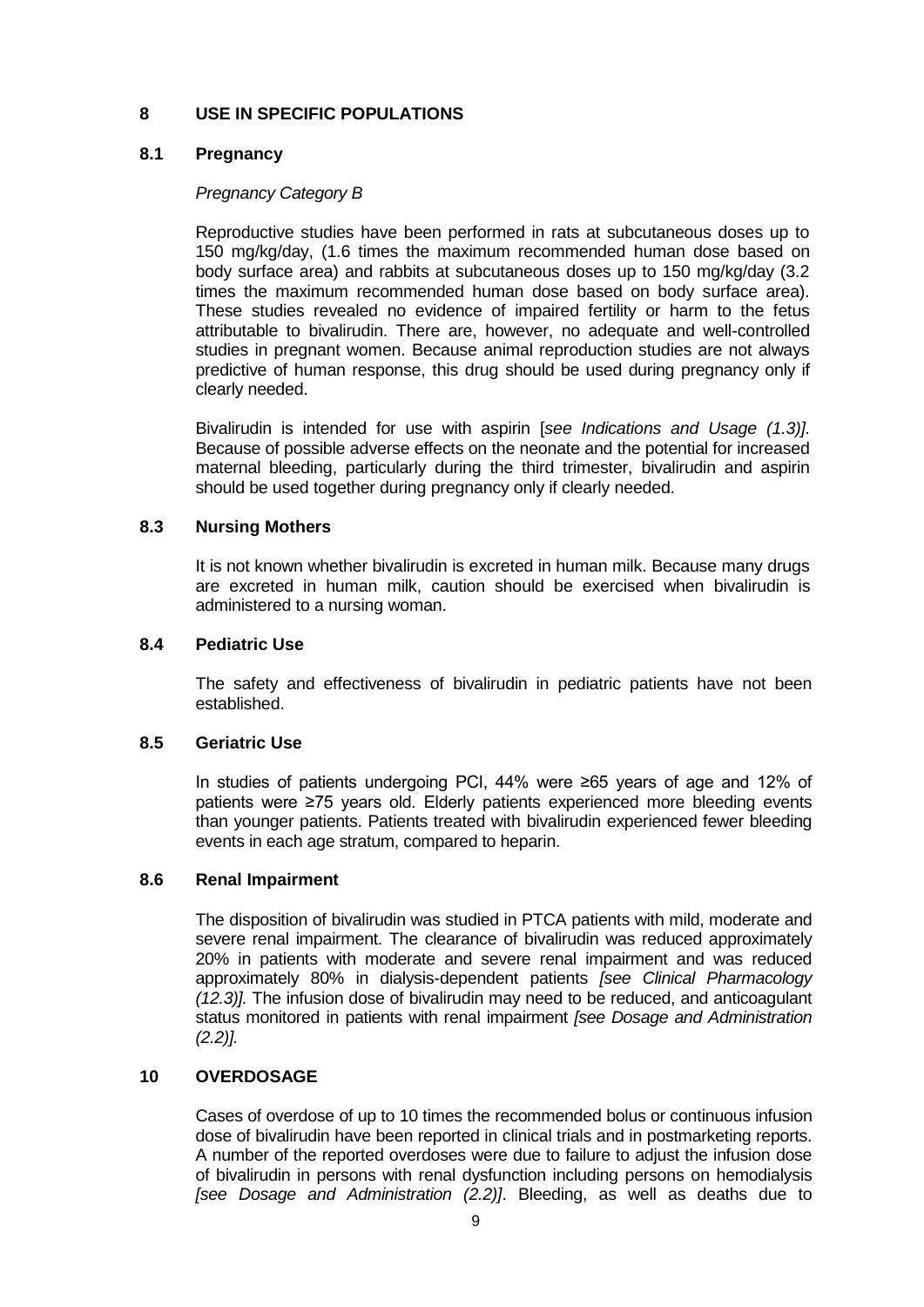<span id="page-9-0"></span>hemorrhage, have been observed in some reports of overdose. In cases of suspected overdosage, discontinue bivalirudin immediately and monitor the patient closely for signs of bleeding. There is no known antidote to bivalirudin. Bivalirudin is hemodialyzable *[see Clinical Pharmacology (12.3)]*.

# **11 DESCRIPTION**

Bivalirudin contains bivalirudin which is a specific and reversible direct thrombin inhibitor. Bivalirudin is a synthetic, 20 amino acid peptide with the chemical name is D-Phenylalanyl-L-prolyl-L-arginyl-L-prolylglycylglycylglycylglycyl-L-asparaginylglycyl-L-α-aspartyl-L-phenylalanyl-L-α-glutamyl-L-α-glutamyl-L-isoleucyl-L-prolyl-L-αglutamyl-L- α-glutamyl-L-tyrosyl-L-leucine (Figure 1). The active pharmaceutical ingredient is in the form of bivalirudin trifluoroacetate as a white powder. The chemical name for bivalirudin trifluoroacetate is D-phenylalanyl-L-prolyl-L-arginyl-Lprolyl-glycyl-glycyl-glycyl-glycyl-L-asparagyl-glycyl-L-aspartyl-Lphenylalanyl-Lglutamyl-L-glutamyl-L-isoleucyl-L-prolyl-L-glutamyl-L-glutamyl-L-tyrosyl-L-leucine trifluoroacetate. The molecular weight of bivalirudin is 2180 daltons (anhydrous free base peptide).



#### **Figure 1. Structural formula for Bivalirudin trifluoroacetate**

Bivalirudin for Injection is supplied as a sterile white lyophilized cake, in single-dose vials. Each vial contains 250 mg bivalirudin, equivalent to an average of 275 mg of bivalirudin trifluoroactetate\*, 125 mg mannitol, and sodium hydroxide to adjust the pH to 5 to 6 (equivalent of approximately 12.5 mg sodium). When reconstituted with Sterile Water for Injection, the product yields a clear to opalescent, colorless to slightly yellow solution, pH 5 to 6.

\**The range of bivalirudin trifluoroacetate is 270 mg to 280 mg based on a range of trifluoroacetic acid composition of 1.7 to 2.6 equivalents*.

#### **12 CLINICAL PHARMACOLOGY**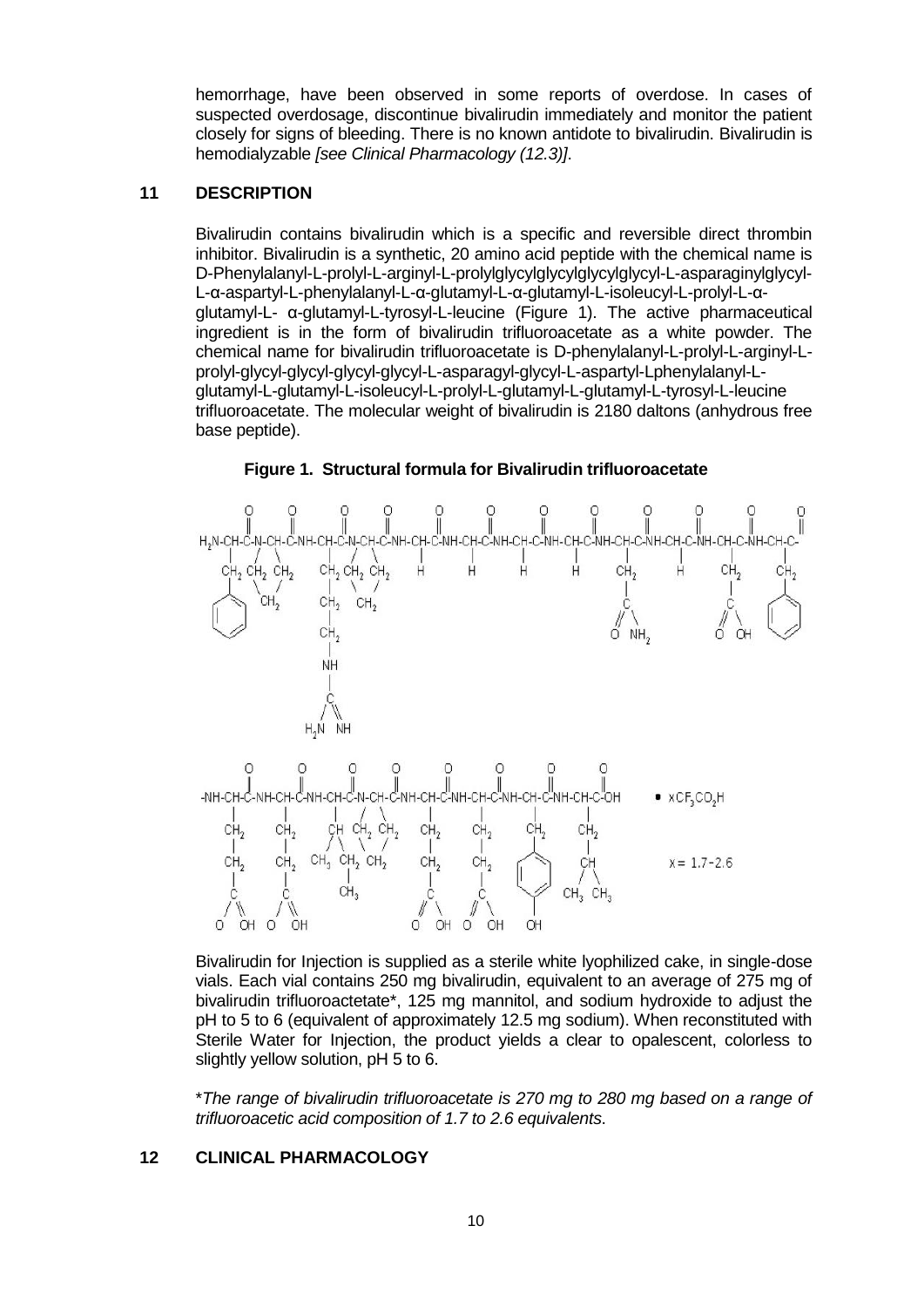# <span id="page-10-0"></span>**12.1 Mechanism of Action**

Bivalirudin directly inhibits thrombin by specifically binding both to the catalytic site and to the anion-binding exosite of circulating and clot-bound thrombin. Thrombin is a serine proteinase that plays a central role in the thrombotic process, acting to cleave fibrinogen into fibrin monomers and to activate Factor XIII to Factor XIIIa, allowing fibrin to develop a covalently cross-linked framework which stabilizes the thrombus; thrombin also activates Factors V and VIII, promoting further thrombin generation, and activates platelets, stimulating aggregation and granule release. The binding of bivalirudin to thrombin is reversible as thrombin slowly cleaves the bivalirudin -Arg<sub>3</sub>-Pro<sub>4</sub> bond, resulting in recovery of thrombin active site functions.

In *in vitro* studies, bivalirudin inhibited both soluble (free) and clot-bound thrombin, was not neutralized by products of the platelet release reaction, and prolonged the activated partial thromboplastin time (aPTT), thrombin time (TT), and prothrombin time (PT) of normal human plasma in a concentration-dependent manner. The clinical relevance of these findings is unknown.

# **12.2 Pharmacodynamics**

In healthy volunteers and patients (with ≥70% vessel occlusion undergoing routine PTCA), bivalirudin exhibited dose- and concentration-dependent anticoagulant activity as evidenced by prolongation of the ACT, aPTT, PT, and TT. Intravenous administration of bivalirudin produces an immediate anticoagulant effect. Coagulation times return to baseline approximately 1 hour following cessation of bivalirudin administration.

In 291 patients with ≥70% vessel occlusion undergoing routine PTCA, a positive correlation was observed between the dose of bivalirudin and the proportion of patients achieving ACT values of 300 sec or 350 sec. At a bivalirudin dose of 1 mg/kg IV bolus plus 2.5 mg/kg/h IV infusion for 4 hours, followed by 0.2 mg/kg/h, all patients reached maximal ACT values >300 sec.

# **12.3 Pharmacokinetics**

Bivalirudin exhibits linear pharmacokinetics following IV administration to patients undergoing PTCA. In these patients, a mean steady state bivalirudin concentration of 12.3  $\pm$  1.7 mcg/mL is achieved following an IV bolus of 1 mg/kg and a 4-hour 2.5 mg/kg/h IV infusion. Bivalirudin does not bind to plasma proteins (other than thrombin) or to red blood cells. Bivalirudin is cleared from plasma by a combination of renal mechanisms and proteolytic cleavage, with a half-life in patients with normal renal function of 25 min.

The disposition of bivalirudin was studied in PTCA patients with mild, moderate, and severe renal impairment. Drug elimination was related to glomerular filtration rate (GFR). Total body clearance was similar for patients with normal renal function and with mild renal impairment (60 to 89 mL/min). Clearance was reduced in patients with moderate and severe renal impairment and in dialysis-dependent patients (see Table 6 for pharmacokinetic parameters).

Bivalirudin is hemodialyzable, with approximately 25% cleared by hemodialysis.

| <b>Renal Function (GFR, mL/min)</b>    | <b>Clearance</b><br>(mL/min/kg) | <b>Half-life</b><br>(min) |
|----------------------------------------|---------------------------------|---------------------------|
| Normal renal function (≥90 mL/min)     | 3.4                             | 25                        |
| Mild renal impairment (60 - 89 mL/min) | 3.4                             | 22                        |

**Table 6: PK Parameters in Patients with Renal Impairment\***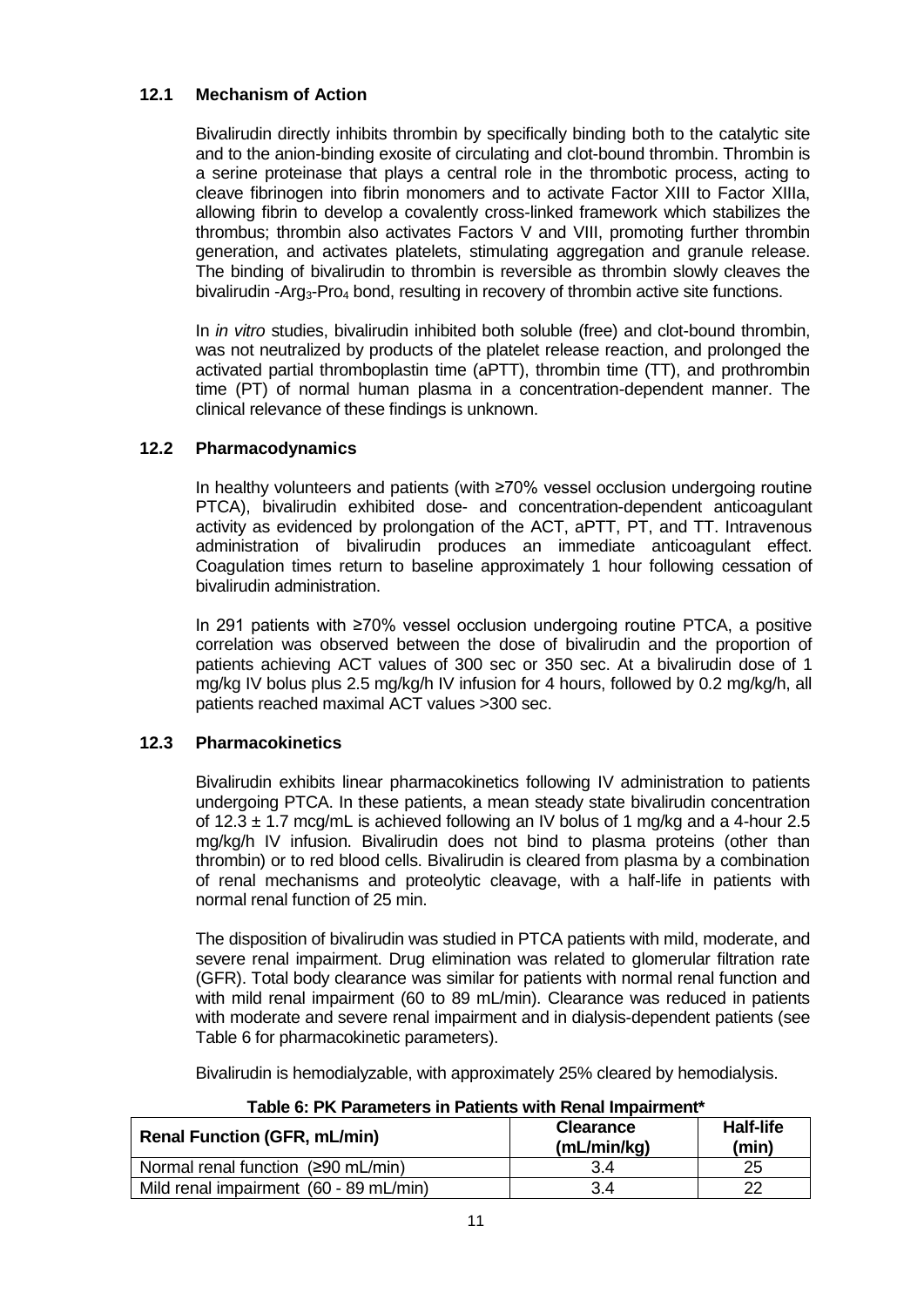<span id="page-11-0"></span>

| Moderate renal impairment (30 - 59 mL/min) |     | 34        |
|--------------------------------------------|-----|-----------|
| Severe renal impairment (10 - 29 mL/min)   | 2.8 |           |
| Dialysis-dependent patients (off dialysis) |     | 3.5 hours |

\* The ACT should be monitored in renally-impaired patients

# **13 NONCLINICAL TOXICOLOGY**

#### **13.1 Carcinogenesis, Mutagenesis, Impairment of Fertility**

No long-term studies in animals have been performed to evaluate the carcinogenic potential of bivalirudin. Bivalirudin displayed no genotoxic potential in the *in vitro* bacterial cell reverse mutation assay (Ames test), the *in vitro* Chinese hamster ovary cell forward gene mutation test (CHO/HGPRT), the *in vitro* human lymphocyte chromosomal aberration assay, the *in vitro* rat hepatocyte unscheduled DNA synthesis (UDS) assay, and the *in vivo* rat micronucleus assay. Fertility and general reproductive performance in rats were unaffected by subcutaneous doses of bivalirudin up to 150 mg/kg/day, about 1.6 times the dose on a body surface area basis (mg/m<sup>2</sup>) of a 50 kg person given the maximum recommended dose of 15 mg/kg/day.

# **14 CLINICAL STUDIES**

#### **14.1 PCI/PTCA**

Bivalirudin has been evaluated in five randomized, controlled interventional cardiology trials reporting 11,422 patients. Stents were deployed in 6062 of the patients in these trials - mainly in trials performed since 1995. Percutaneous transluminal coronary angioplasty, atherectomy or other procedures were performed in the remaining patients.

# *REPLACE-2 Trial*

This was a randomized, double-blind, multicenter study reporting 6002 (intent-totreat) patients undergoing PCI. Patients were randomized to treatment with bivalirudin with the "provisional" use of platelet glycoprotein IIb/IIIa inhibitor (GPI) or heparin plus planned use of GPI. GPIs were added on a "provisional" basis to patients who were randomized to bivalirudin in the following circumstances:

- decreased TIMI flow (0 to 2) or slow reflow;
- dissection with decreased flow;
- new or suspected thrombus:
- persistent residual stenosis;
- distal embolization;
- unplanned stent;
- suboptimal stenting;
- side branch closure;
- abrupt closure; clinical instability; and
- prolonged ischemia.

During the study, one or more of these circumstances occurred in 10.9% of patients in the bivalirudin with provisional GPI arm. GPIs were administered to 7.2% of patients in the bivalirudin with provisional GPI arm (66.8% of eligible patients). Patients ranged in age from 25 to 95 years (median, 63); weight ranged from 35 to 199 kg (median 85.5); 74.4% were male and 25.6% were female. Indications for PCI included unstable angina (35% of patients), myocardial infarction within 7 days prior to intervention (8% of patients), stable angina (25%), positive ischemic stress test (24%), and other not specified indications (8%). Stents were deployed in 85%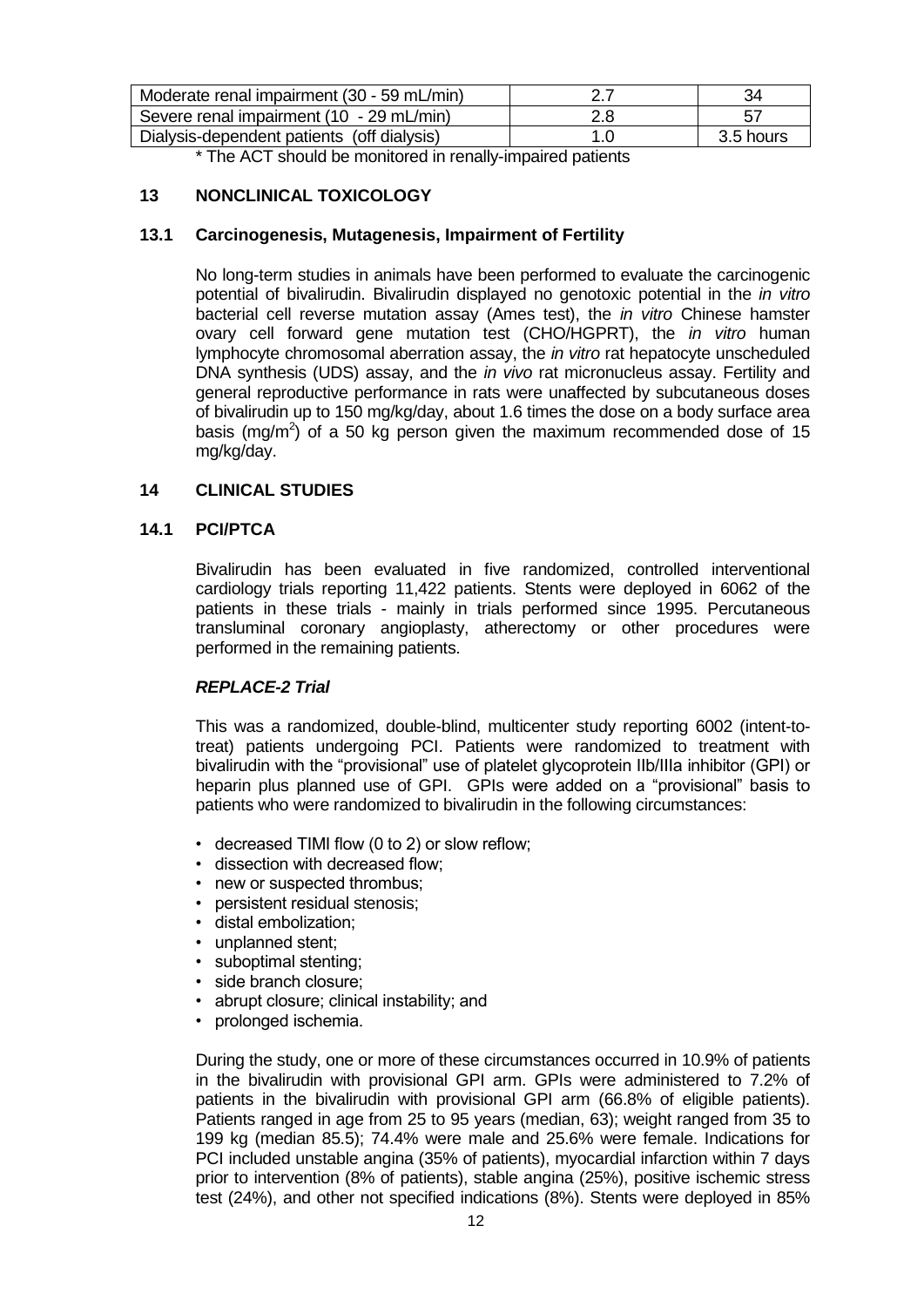of patients. Ninety-nine percent of patients received aspirin and 86% received thienopyridines prior to study treatment.

Bivalirudin was administered as a 0.75 mg/kg bolus followed by a 1.75 mg/kg/h infusion for the duration of the procedure. The activated clotting time (ACT measured by a Hemochron® device) was measured 5 min after the first bolus of study medication. If the ACT was <225 seconds, an additional bolus of 0.3 mg/kg was given. At investigator discretion, the infusion could be continued following the procedure for up to 4 hours. The median infusion duration was 44 min. Heparin was administered as a 65 U/kg bolus. The activated clotting time (ACT - measured by a Hemochron<sup>®</sup> device) was measured 5 min after the first bolus of study medication. If the ACT was <225 seconds, an additional bolus of 20 units/kg was given. GPIs (either abciximab or eptifibatide) were given according to manufacturers' instructions. Both randomized groups could be given "provisional" treatments during the PCI at investigator discretion, but under double-blind conditions. "Provisional" treatment with GPI was requested in 5.2% of patients randomized to heparin plus GPI (they were given placebo) and 7.2% patients randomized to bivalirudin with provisional GPI (they were given abciximab or eptifibatide according to prerandomization investigator choice and patient stratification).

The percent of patients reaching protocol-specified levels of anticoagulation was greater in the bivalirudin with provisional GPI group than in the heparin plus GPI group. For patients randomized to bivalirudin with provisional GPI, the median 5 min ACT was 358 sec (interquartile range 320 to 400 sec) and the ACT was <225 sec in 3%. For patients randomized to heparin plus GPI, the median 5 min ACT was 317 sec (interquartile range 263 to 373 sec) and the ACT was <225 sec in 12%. At the end of the procedure, median ACT values were 334 sec (bivalirudin group) and 276 sec (heparin plus GPI group).

For the composite endpoint of death, MI, or urgent revascularization adjudicated under double-blind conditions, the frequency was higher (7.6%)(95% confidence interval 6.7% to 8.6%) in the bivalirudin with "provisional" GPI arm when compared to the heparin plus GPI arm (7.1%)(95% confidence interval 6.1% to 8.0%). However, major hemorrhage was reported significantly less frequently in the bivalirudin with provisional GPI arm (2.4%) compared to the heparin plus GPI arm (4.1%). Study outcomes are shown in Table 7.

| Randomized Double-blind Clinical Trial       |                                                            |                                    |  |
|----------------------------------------------|------------------------------------------------------------|------------------------------------|--|
| <b>Intent-to-treat Population</b>            | <b>BIVALIRUDIN with</b><br>"Provisional" GPI<br>$(n=2994)$ | <b>HEPARIN + GPI</b><br>$(n=3008)$ |  |
| <b>Efficacy Endpoints</b>                    |                                                            |                                    |  |
| Death, MI, or urgent revascularization       | 7.6%                                                       | 7.1%                               |  |
| Death                                        | 0.2%                                                       | 0.4%                               |  |
| ΜI                                           | 7.0%                                                       | 6.2%                               |  |
| Urgent revascularization                     | 1.2%                                                       | 1.4%                               |  |
| <b>Safety Endpoint</b>                       |                                                            |                                    |  |
| Major hemorrhage <sup><math>1,2</math></sup> | 2.4%                                                       | 4.1%                               |  |

| Table 7: Incidences of Clinical Endpoints at 30 Days for REPLACE-2, a |  |
|-----------------------------------------------------------------------|--|
| <b>Randomized Double-blind Clinical Trial</b>                         |  |

<sup>1</sup>Defined as intracranial bleeding, retroperitoneal bleeding, a transfusion of  $>2$  units of blood/blood products, a fall in Hgb >4 g/dL, whether or not bleeding site is identified, spontaneous or non-spontaneous blood loss with a decrease in Hgb  $>3$ g/dL

 $\frac{2}{7}$ p-value <0.001 between groups

At 12 months' follow-up, mortality was 1.9% among patients randomized to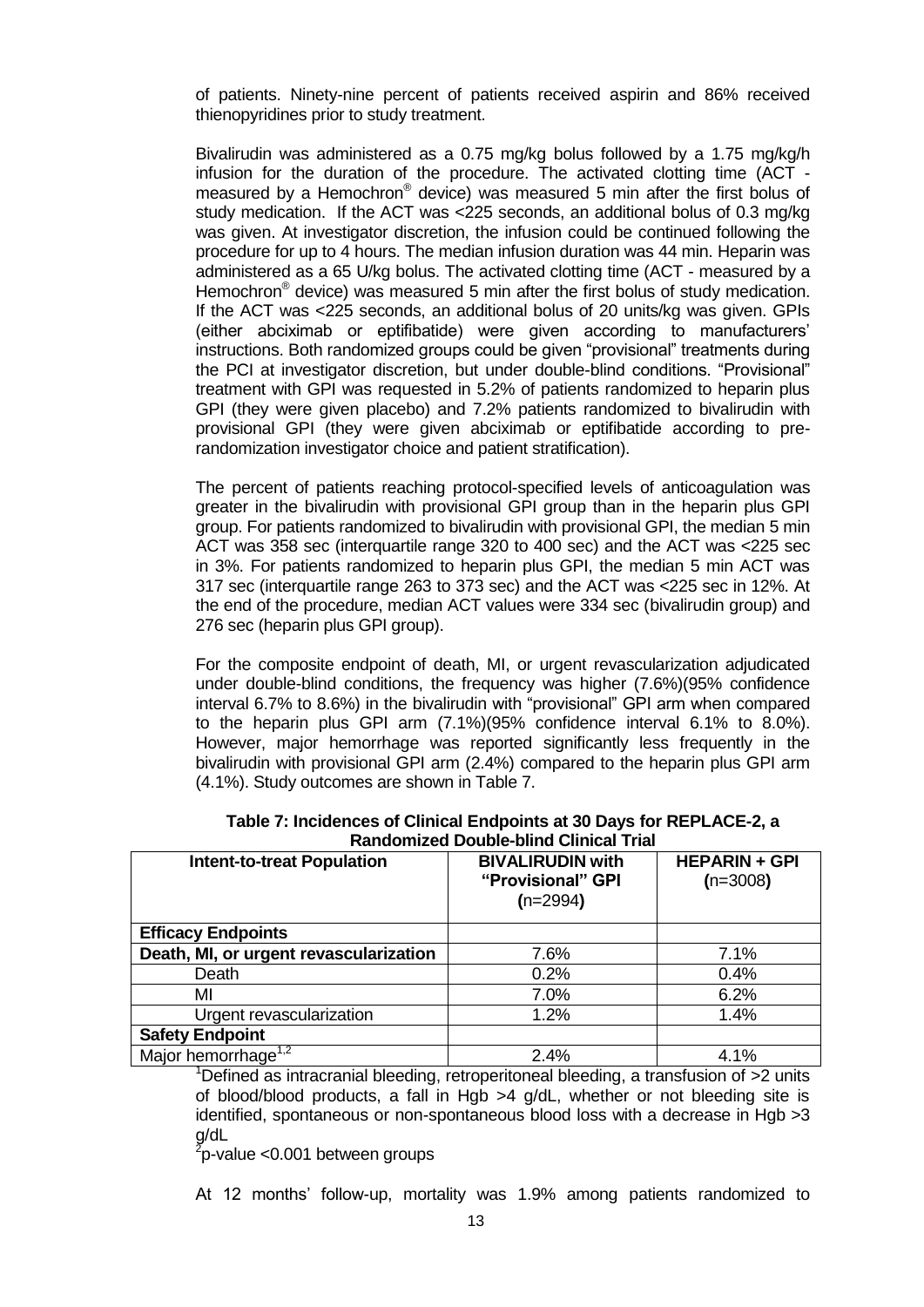bivalirudin with "provisional" GPIs and 2.5% among patients randomized to heparin plus GPI.

# *Bivalirudin Angioplasty Trial (BAT)*

Bivalirudin was evaluated in patients with unstable angina undergoing PTCA in two randomized, double-blind, multicenter studies with identical protocols. Patients must have had unstable angina defined as: (1) a new onset of severe or accelerated angina or rest pain within the month prior to study entry or (2) angina or ischemic rest pain which developed between four hours and two weeks after an acute myocardial infarction (MI). Overall, 4312 patients with unstable angina, including 741 (17%) patients with post-MI angina, were treated in a 1:1 randomized fashion with bivalirudin or heparin. Patients ranged in age from 29 to 90 (median 63) years, their weight was a median of 80 kg (39 to 120 kg), 68% were male, and 91% were Caucasian. Twenty-three percent of patients were treated with heparin within one hour prior to randomization. All patients were administered aspirin 300 to 325 mg prior to PTCA and daily thereafter. Patients randomized to bivalirudin were started on an intravenous infusion of bivalirudin (2.5 mg/kg/h). Within 5 min after starting the infusion, and prior to PTCA, a 1 mg/kg loading dose was administered as an intravenous bolus. The infusion was continued for 4 hours, then the infusion was changed under double-blinded conditions to bivalirudin (0.2 mg/kg/h) for up to an additional 20 hours (patients received this infusion for an average of 14 hours). The ACT was checked at 5 min and at 45 min following commencement. If on either occasion the ACT was <350 sec, an additional double-blinded bolus of placebo was administered. The bivalirudin dose was not titrated to ACT. Median ACT values were: ACT in sec ( $5<sup>th</sup>$  percentile to  $95<sup>th</sup>$  percentile): 345 sec (240 to 595 sec) at 5 min and 346 sec (range 269 to 583 sec) at 45 min after initiation of dosing. Patients randomized to heparin were given a loading dose (175 IU/kg) as an intravenous bolus 5 min before the planned procedure, with immediate commencement of an infusion of heparin (15 IU/kg/h). The infusion was continued for 4 hours. After 4 hours of infusion, the heparin infusion was changed under double-blinded conditions to heparin (15 IU/kg/h) for up to 20 additional hours. The ACT was checked at 5 min and at 45 min following commencement. If on either occasion the ACT was <350 sec, an additional double-blind bolus of heparin (60 IU/kg) was administered. Once the target ACT was achieved for heparin patients, no further ACT measurements were performed. All ACTs were determined with the Hemochron® device. The protocol allowed use of open-label heparin at the discretion of the investigator after discontinuation of blinded study medication, whether or not an endpoint event (procedural failure) had occurred. The use of open-label heparin was similar between bivalirudin and heparin treatment groups (about 20% in both groups).

The studies were designed to demonstrate the safety and efficacy of bivalirudin in patients undergoing PTCA as a treatment for unstable angina as compared with a control group of similar patients receiving heparin during and up to 24 hours after initiation of PTCA. The primary protocol endpoint was a composite endpoint called procedural failure, which included both clinical and angiographic elements measured during hospitalization. The clinical elements were: the occurrence of death, MI, or urgent revascularization, adjudicated under double-blind conditions. The angiographic elements were: impending or abrupt vessel closure. The protocolspecified safety endpoint was major hemorrhage.

The median duration of hospitalization was 4 days for both the bivalirudin and the heparin treatment groups. The rates of procedural failure were similar in the bivalirudin and heparin treatment groups. Study outcomes are shown in Table 8

#### **Table 8: Incidences of In-hospital Clinical Endpoints in BAT Trial Occurring within 7 Days**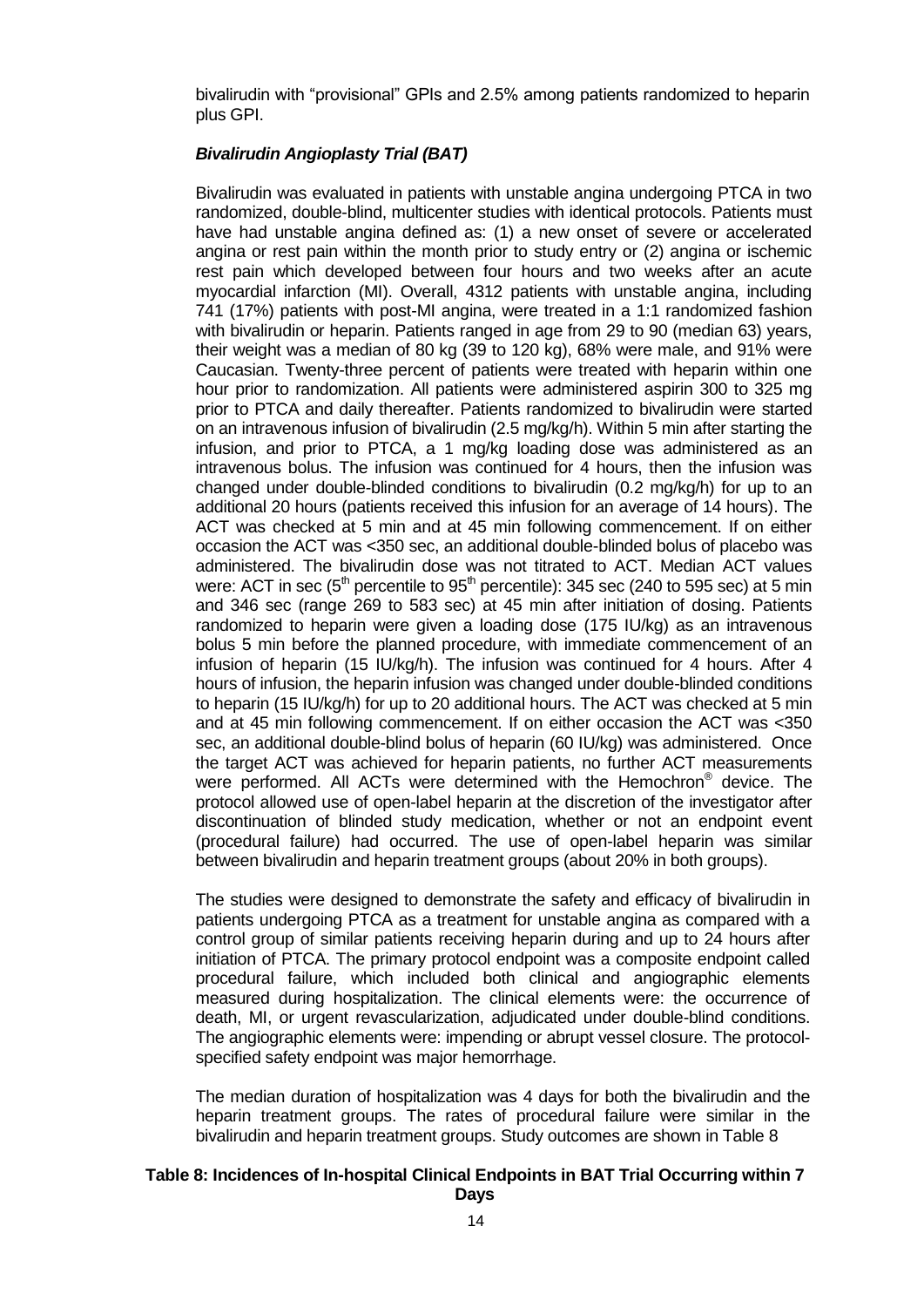<span id="page-14-0"></span>

| <b>All Patients</b>             | <b>BIVALIRUDIN</b><br>$(n=2161)$ | <b>HEPARIN</b><br>$(n=2151)$ |
|---------------------------------|----------------------------------|------------------------------|
| <b>Efficacy Endpoints</b>       |                                  |                              |
| Procedural failure <sup>1</sup> | 7.9%                             | 9.3%                         |
| Death, MI, revascularization    | 6.2%                             | 7.9%                         |
| Death                           | 0.2%                             | 0.2%                         |
| M <sup>2</sup>                  | 3.3%                             | 4.2%                         |
| Revascularization <sup>3</sup>  | 4.2%                             | 5.6%                         |
| <b>Safety Endpoint</b>          |                                  |                              |
| Major hemorrhage <sup>4</sup>   | 3.5%                             | 9.3%                         |

<sup>1</sup>The protocol-specified primary endpoint (a composite of death or MI or clinical deterioration of cardiac origin requiring revascularization or placement of an aortic balloon pump or angiographic evidence of abrupt vessel closure).

<sup>2</sup>Defined as: Q-wave MI; CK-MB elevation ≥2 x ULN, new ST- or T-wave abnormality, and chest pain ≥30 min; OR new LBBB with chest pain ≥30 min and/or elevated CK-MB enzymes; OR elevated CK-MB and new ST- or T-wave abnormality without chest pain; OR elevated CK-MB.

<sup>3</sup>Defined as: any revascularization procedure, including angioplasty, CABG, stenting, or placement of an intra-aortic balloon pump.

<sup>4</sup>Defined as the occurrence of any of the following: intracranial bleeding, retroperitoneal bleeding, clinically overt bleeding with a decrease in Hgb ≥3 g/dL or leading to a transfusion of ≥2 units of blood.

# *AT-BAT Trial*

This was a single-group open-label study which enrolled 51 patients with heparininduced thrombocytopenia (HIT) or heparin induced thrombocytopenia and thrombosis syndrome (HITTS) undergoing PCI. Evidence for the diagnosis of HIT/HITTS was based on a clinical history of a decrease of platelets in patients after heparin administration [new diagnosis or history of clinically suspected or objectively documented HIT/HITTS defined as either: 1) HIT: positive heparin-induced platelet aggregation (HIPA) or other functional assay where the platelet count has decreased to <100,000/mL (minimum 30% from prior to heparin), or has decreased to <150,000/mL (minimum 40% from prior to heparin), or has decreased as above within hours of receiving heparin in a patient with a recent, previous exposure to heparin; 2) HITTS: thrombocytopenia as above plus arterial or venous thrombosis diagnosed by physician examination/laboratory and/or appropriate imaging studies]. Patients ranged in age from 48 to 89 years (median 70); weight ranged from 42 to 123 kg (median 76); 50% were male and 50% were female. Bivalirudin was administered as either 1 mg/kg bolus followed by 2.5 mg/kg/h (high dose in 28 patients) or 0.75 mg/kg bolus followed by a 1.75 mg/kg/h infusion (lower dose in 25 patients) for up to 4 hours. Ninety-eight percent of patients received aspirin, 86% received clopidogrel and 19% received GPIs.

The median ACT values at the time of device activation were 379 sec (high dose) and 317 sec (lower dose). Following the procedure, 48 of the 51 patients (94%) had TIMI grade 3 flow and stenosis <50%. One patient died during a bradycardic episode 46 hours after successful PCI, another patient required surgical revascularization, and one patient experienced no flow requiring a temporary intraaortic balloon.

Two of the fifty-one patients with the diagnosis of HIT/HITTS developed thrombocytopenia after receiving bivalirudin and GPIs.

#### **16 HOW SUPPLIED/STORAGE AND HANDLING**